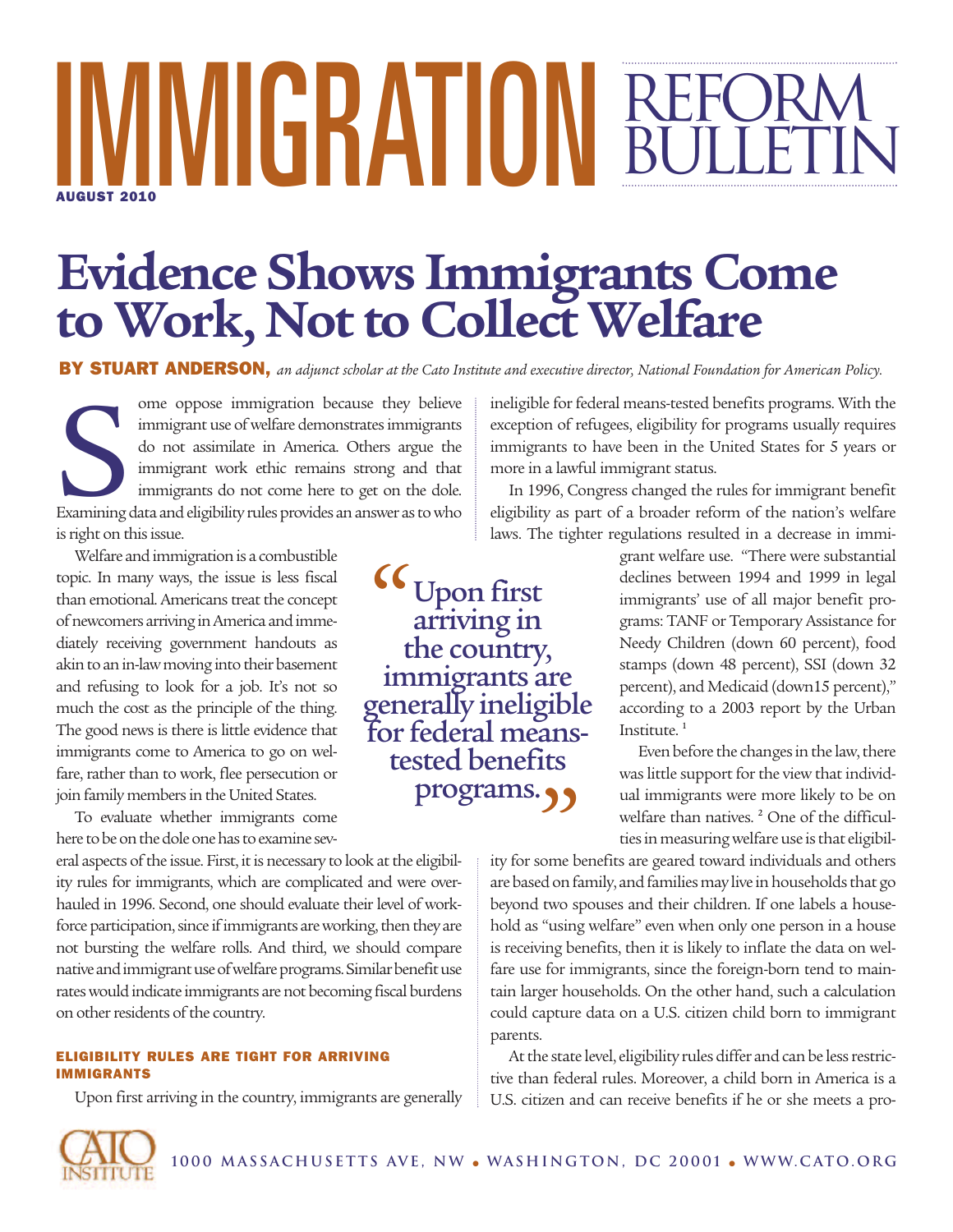gram's eligibility criteria, regardless of a parent's immigration status.

If immigrants have been seeking states with lenient benefit eligibility, then they're

not doing a good job. Author and *Wall Street Journal* editorial writer Jason Riley notes many states with recent large increases in their immigrant populations, such as Arkansas, North Carolina, South Carolina, Utah and Georgia, are primarily states with low and below average social spending.<sup>3</sup>

Prior to the 1996 reforms, there was concern that non-citizen parents were making excessive use of SSI (Supplemental Security Income). With the exception of refugees and other

"humanitarian immigrants," veterans, active duty military and their families, and certain Native Americans born abroad, Congress enacted a complete ban on SSI for non-citizens who enter the United States after August 22, 1996. <sup>4</sup> Lawful permanent residents with credit for 40 quarters of work history in the U.S. can receive SSI once they have been in "qualified" status for 5 years or more.

In 1995, 3.2 percent of non-citizens used SSI, compared to 1.3 percent in 2006. Similarly, Congress barred most non-citizens arriving after August 22, 1996, from using food stamps, although this was modified in 2002 to allow non-citizen children and certain other lawfully residing immigrants to use food stamps. In general, a sponsor of an immigrant can be "required to reimburse the government for any means-tested public benefit the alien has received," notes attorney Susan Fortino-Brown. <sup>5</sup>

#### **WORKFORCE PARTICIPATION RATES: IMMIGRANTS AND NATIVES**

Immigrant men, ages 18 to 64, are more likely to work than native-born Americans. According to 2004 Census data analyzed by the Pew Hispanic Center, the labor force participation rate for legal immigrant males in that age group is 86 percent, compared to 83 percent for native-born males (see Table 1.) The rate is even higher-92 percent-for illegal immigrant males. Immigrant women are more likely to be married and have children,

according to Census data, and this leads to a lower labor force participation rate—64 percent for legal immigrant women vs. 73 percent for native-born women. 6

## TABLE 1 ADULT MEN (18-64) LABOR FORCE PARTICIPATION RATE

| Nativity/<br><b>Immigration Status</b> | <b>Labor Force</b><br><b>Participation Rate (2004)</b> |  |
|----------------------------------------|--------------------------------------------------------|--|
| Illegal Immigrant                      | 92 percent                                             |  |
| Legal Immigrant                        | 86 percent                                             |  |
| <b>Native</b>                          | 83 percent                                             |  |

Source: Jeffery S. Passel, Unauthorized Migrants: Numbers and Characteristics, (Washington, DC: Pew Hispanic Center, June 14, 2005), 25.

#### **NATIVE VS. IMMIGRANT USE OF WELFARE**

An analysis of Census data released by the House Ways and Means Committee indicate the proportion of natives, non-citizens and naturalized citizens who use AFDC/TANF (Aid to Families with Dependent Children/ Temporary Assistance for Needy Children), Medicaid and food stamps is similar for the three groups. More important, the data show the vast majority of immigrants are not receiving these types of public benefits. Less than 1 percent of naturalized citizens and non-citizens in 2006 received benefits under TANF. 7

The data tell the story:

• In 2006, 0.6 percent of natives used AFDC/TANF, compared to 0.3 percent of naturalized citizens and 0.7 percent for non-citizens.

• For Medicaid: 13.1 percent of natives used Medicaid, compared to 10.8 percent of naturalized citizens and 11.6 percent of non-citizens.

• For SSI, which most natives would not use because they are eligible for Social Security benefits, 1.6 percent of natives used SSI (Supplemental Security Income) in 2006, compared to 3.0 percent of naturalized citizens and 1.3 percent of non-citizens. (See Table 7.1.)

• And 7.7 percent of natives used the Food Stamp program, compared to 3.9 percent of naturalized citizens and 6.2 percent of non-citizens.

### **STUART ANDERSON,** *Editor* **IMMIGRATION REFORM**

**BULLETIN** *provides timely information, insight, and analysis aboutefforts*  $to$  *expand opportunities for legal immigration to theUnited States. The bulletin seeks to highlight immigration policies*  $that$  *promote* economic growth, national *security, and individual liberty.*

**For more information on immigration policy, visit www.cato.org/ immigration.**

## IMMIGRATION BULLETIN